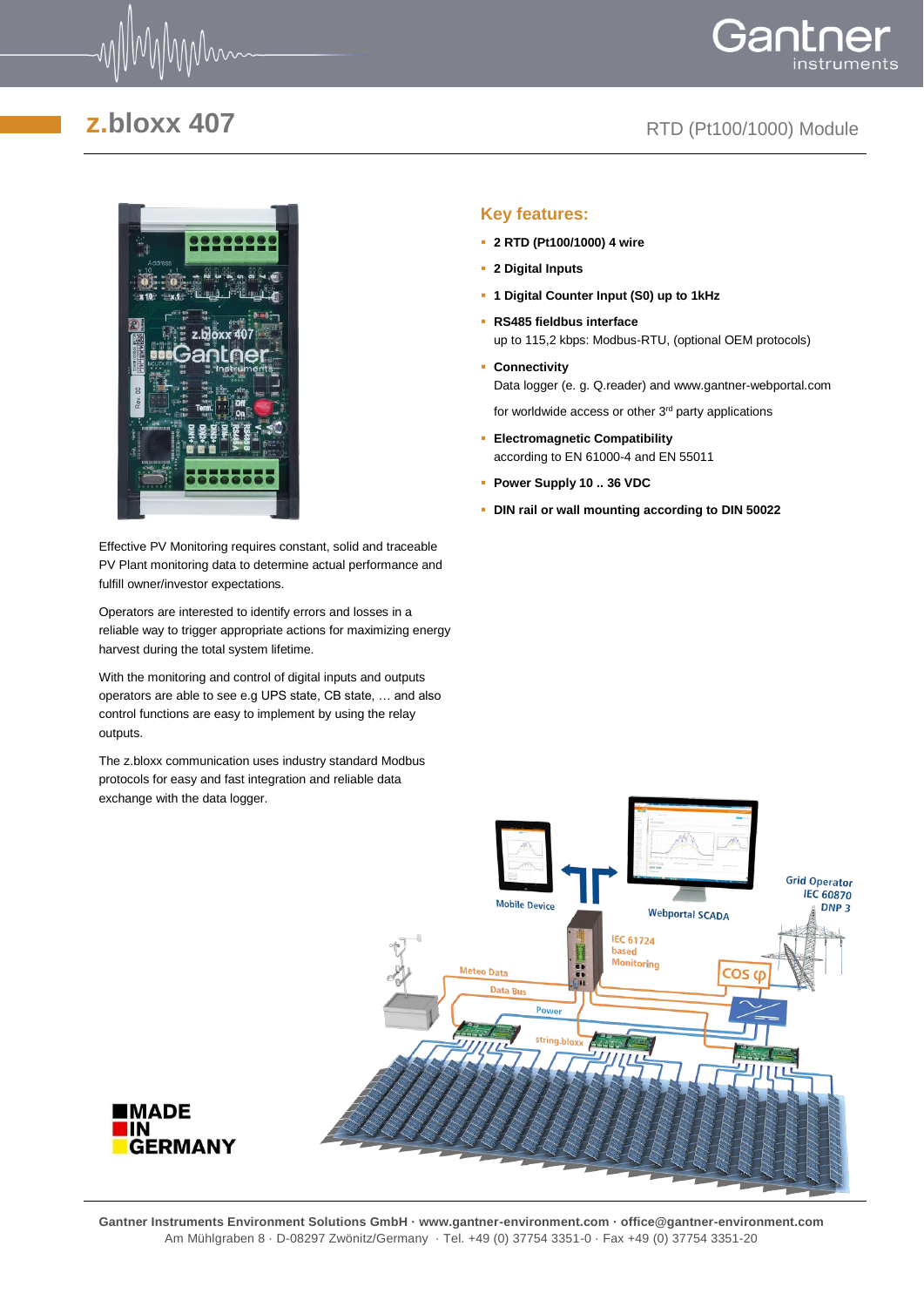



## **z.bloxx 407** RTD (Pt100/1000) Module

| <b>RTD Input</b>                     |                                                                           |  |  |  |  |  |
|--------------------------------------|---------------------------------------------------------------------------|--|--|--|--|--|
| Number                               | $\overline{2}$                                                            |  |  |  |  |  |
| Type                                 | Pt100, Pt1000, or resistance 4- wire technique                            |  |  |  |  |  |
| Connection                           | 0.25 mm <sup>2</sup> - 1.5 mm <sup>2</sup> push-in spring-cage connection |  |  |  |  |  |
| <b>Digital Input</b>                 |                                                                           |  |  |  |  |  |
| Number                               | 2 (DIN1+, DIN2+)                                                          |  |  |  |  |  |
| Input                                | <b>Status</b>                                                             |  |  |  |  |  |
| Connection                           | 0.25 mm <sup>2</sup> - 1.5 mm <sup>2</sup> push-in spring-cage connection |  |  |  |  |  |
| <b>Digital Counter</b>               |                                                                           |  |  |  |  |  |
| Number                               | $1(DIN3+)$                                                                |  |  |  |  |  |
| Input                                | Counter/S0 up to 1 kHz                                                    |  |  |  |  |  |
| Connection                           | 0.25 mm <sup>2</sup> - 1.5 mm <sup>2</sup> push-in spring-cage connection |  |  |  |  |  |
| <b>Power Supply</b>                  |                                                                           |  |  |  |  |  |
| Power supply                         | 10 up to 36 VDC, overvoltage and overload protection                      |  |  |  |  |  |
| Power consumption                    | approx. 0.5 W                                                             |  |  |  |  |  |
| Connection                           | 0.25 mm <sup>2</sup> - 1.5 mm <sup>2</sup> push-in spring-cage connection |  |  |  |  |  |
| <b>Communication Interface</b>       |                                                                           |  |  |  |  |  |
| Standard                             | RS-485, 2-wire                                                            |  |  |  |  |  |
| Data format                          | 8n1 Default, 8e1                                                          |  |  |  |  |  |
| Protocols                            | Modbus-RTU, 19k2 bps up to 115k2 bps                                      |  |  |  |  |  |
| Number of devices on the bus         | max. 32                                                                   |  |  |  |  |  |
| Connection                           | 0.25 mm <sup>2</sup> - 1.5 mm <sup>2</sup> push-in spring-cage connection |  |  |  |  |  |
| <b>Environmental</b>                 |                                                                           |  |  |  |  |  |
| Storage temperature                  | -40 $^{\circ}$ C up to +85 $^{\circ}$ C                                   |  |  |  |  |  |
| Relative humidity                    | 5 % up to 95 % at 50°C, non-condensing                                    |  |  |  |  |  |
| <b>Electromagnetic Compatibility</b> | according to EN 61000-4 and EN 55011                                      |  |  |  |  |  |
| Maximum operating altitude           | 6000 m                                                                    |  |  |  |  |  |
| <b>Mechanical</b>                    |                                                                           |  |  |  |  |  |
| Case                                 | Polycarbonate / PA                                                        |  |  |  |  |  |
| Dimensions (W x H x D)               | $(80 \times 145 \times 46)$ mm                                            |  |  |  |  |  |
| Weight                               | approx. 150 g                                                             |  |  |  |  |  |
| Mounting                             | DIN EN-rail or wall mounting                                              |  |  |  |  |  |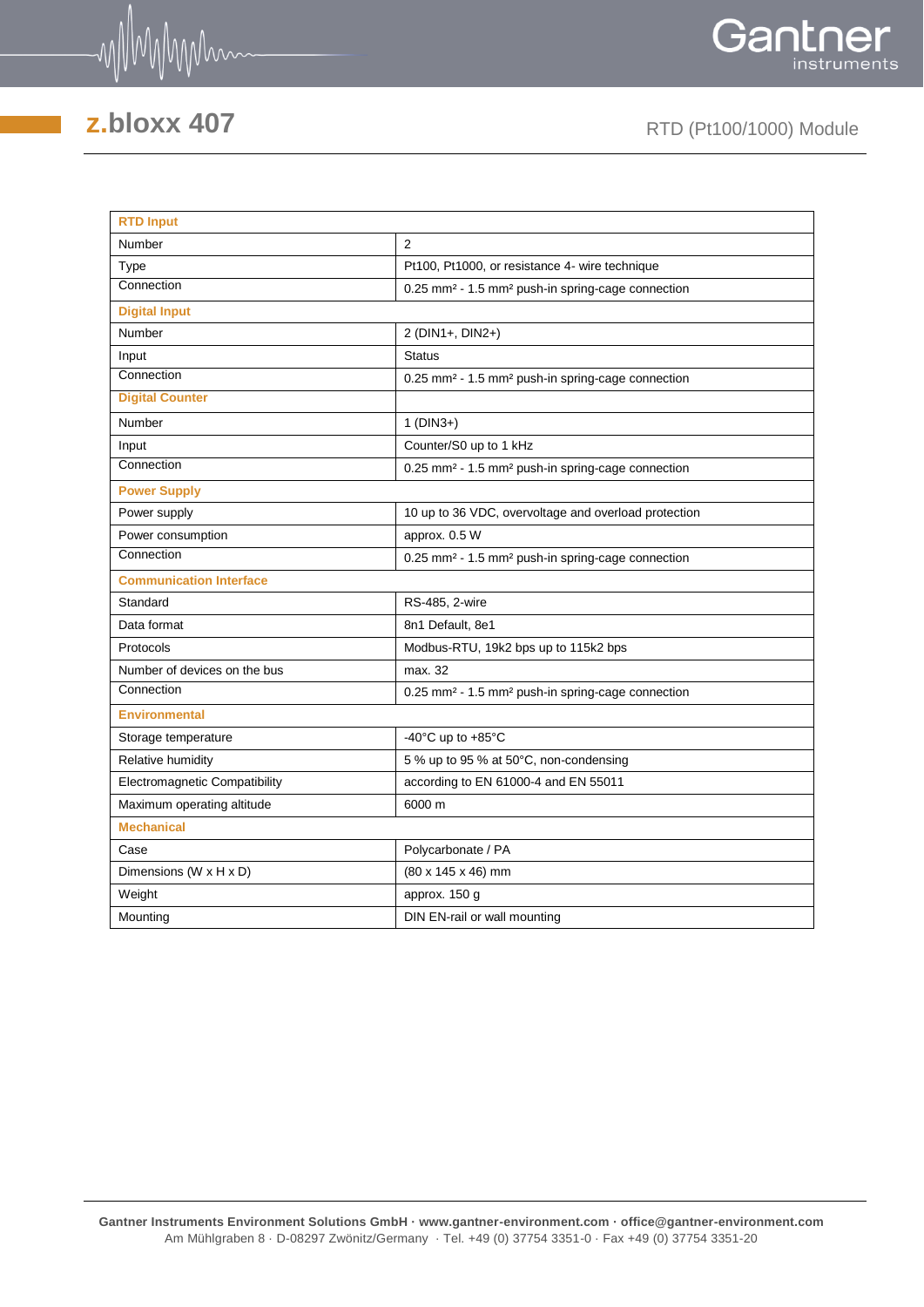

**z.bloxx 407** RTD (Pt100/1000) Module

Gant

instruments

## **Connection diagram:**



**Gantner Instruments Environment Solutions GmbH · www.gantner-environment.com · office@gantner-environment.com** Am Mühlgraben 8 · D-08297 Zwönitz/Germany · Tel. +49 (0) 37754 3351-0 · Fax +49 (0) 37754 3351-20